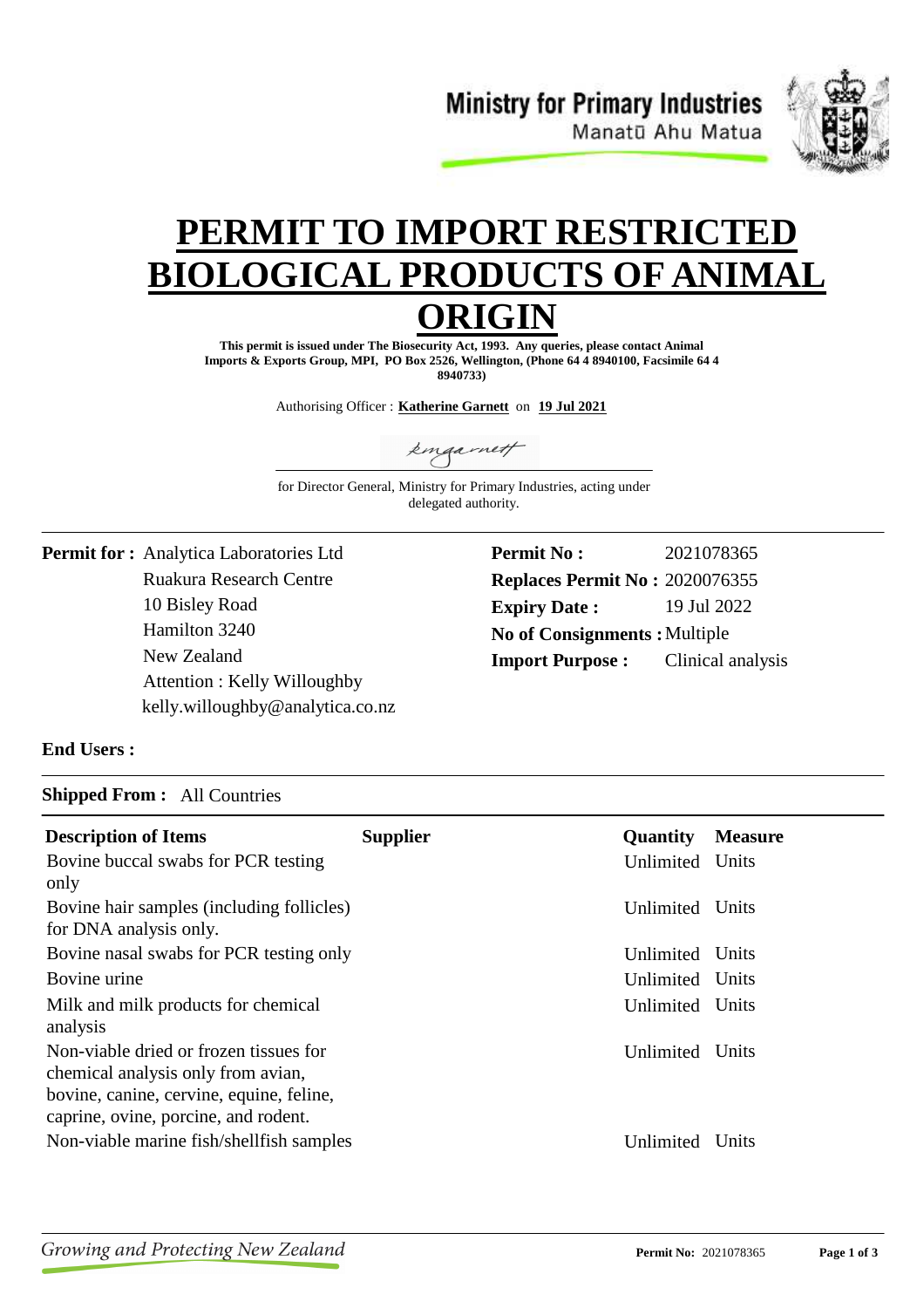**Ministry for Primary Industries** 



Manatū Ahu Matua

| <b>Description of Items</b>              | <b>Supplier</b>                                                                                                                                                                                                                                                           | Quantity         | <b>Measure</b> |
|------------------------------------------|---------------------------------------------------------------------------------------------------------------------------------------------------------------------------------------------------------------------------------------------------------------------------|------------------|----------------|
| Whole blood, serum, or plasma for        |                                                                                                                                                                                                                                                                           | Unlimited Units  |                |
| chemical analysis only from avian,       |                                                                                                                                                                                                                                                                           |                  |                |
| bovine, canine, cervine, equine, feline, |                                                                                                                                                                                                                                                                           |                  |                |
| caprine, ovine, porcine, and rodent      |                                                                                                                                                                                                                                                                           |                  |                |
| <b>Import Health Standard</b>            |                                                                                                                                                                                                                                                                           |                  |                |
|                                          | BIOPRODIC.ALL, 05 Nov 2015, BIO - Biological Products (Including Samples)                                                                                                                                                                                                 |                  |                |
| <b>Post Entry Type: Transitional Fac</b> |                                                                                                                                                                                                                                                                           |                  |                |
| <b>Standard Reference:</b>               | 154.02.17 (Standard - Transitional Facilities for Biological Products)                                                                                                                                                                                                    |                  |                |
| <b>Transitional Facility:</b>            | Analytica Laboratories Ltd<br><b>Operator:</b><br>10 Ruakura Research Centre Bisley<br>Road                                                                                                                                                                               | Andrew Paul Fear |                |
|                                          | Enderley                                                                                                                                                                                                                                                                  |                  |                |
|                                          | Hamilton                                                                                                                                                                                                                                                                  |                  |                |
| <b>Ref :</b>                             | 19087                                                                                                                                                                                                                                                                     |                  |                |
|                                          | <b>Special Conditions:</b> You must comply with the import health standards (IHS) listed on this permit and meet<br>any special conditions recorded below. The IHS can be found at:<br>https://www.mpi.govt.nz/legal/compliance-requirements/ihs-import-health-standards/ |                  |                |
|                                          | Samples must be from healthy animals                                                                                                                                                                                                                                      |                  |                |
|                                          | All samples must be destroyed, either through testing or calibration processes, or<br>following completion of analysis.                                                                                                                                                   |                  |                |
|                                          | No samples are to be held in permanent storage or used for the purposes of<br>micro-organism enrichment, isolation and/or culture.                                                                                                                                        |                  |                |

## **IMPORTANT INFORMATION FOR PERMIT HOLDERS AND AGENTS**

- 1 This permit, and compliance with the provisions of the specific import health standard(s) and/or entry conditions, does not guarantee that the goods you import will be given biosecurity clearance. There are other restrictions in sections 27 and 28 of the Biosecurity Act 1993 which apply to the giving of biosecurity clearance. The Biosecurity Act may be accessed at www.legislation.govt.nz
- 2 You will need to ensure that the goods you import comply with the provisions of the specific import health standard(s) and/or entry conditions that are applicable. The import health standard may be amended during the course of your permit. Import Management will notify you of any significant changes to the import health standard and will re-issue the permit to accommodate these changes.
- 3 There are a number of other provisions in the Biosecurity Act 1993 which may affect you. If you commit an offence against the Biosecurity Act 1993, heavy penalties under section 157 of the Act might apply.
- 4 Apart from the Biosecurity Act 1993, there are other laws relating to or prohibiting the importation of goods. This permit, and compliance with the provisions of the specific import health standard(s) and/or entry conditions, does not absolve you of the need to comply with these laws.